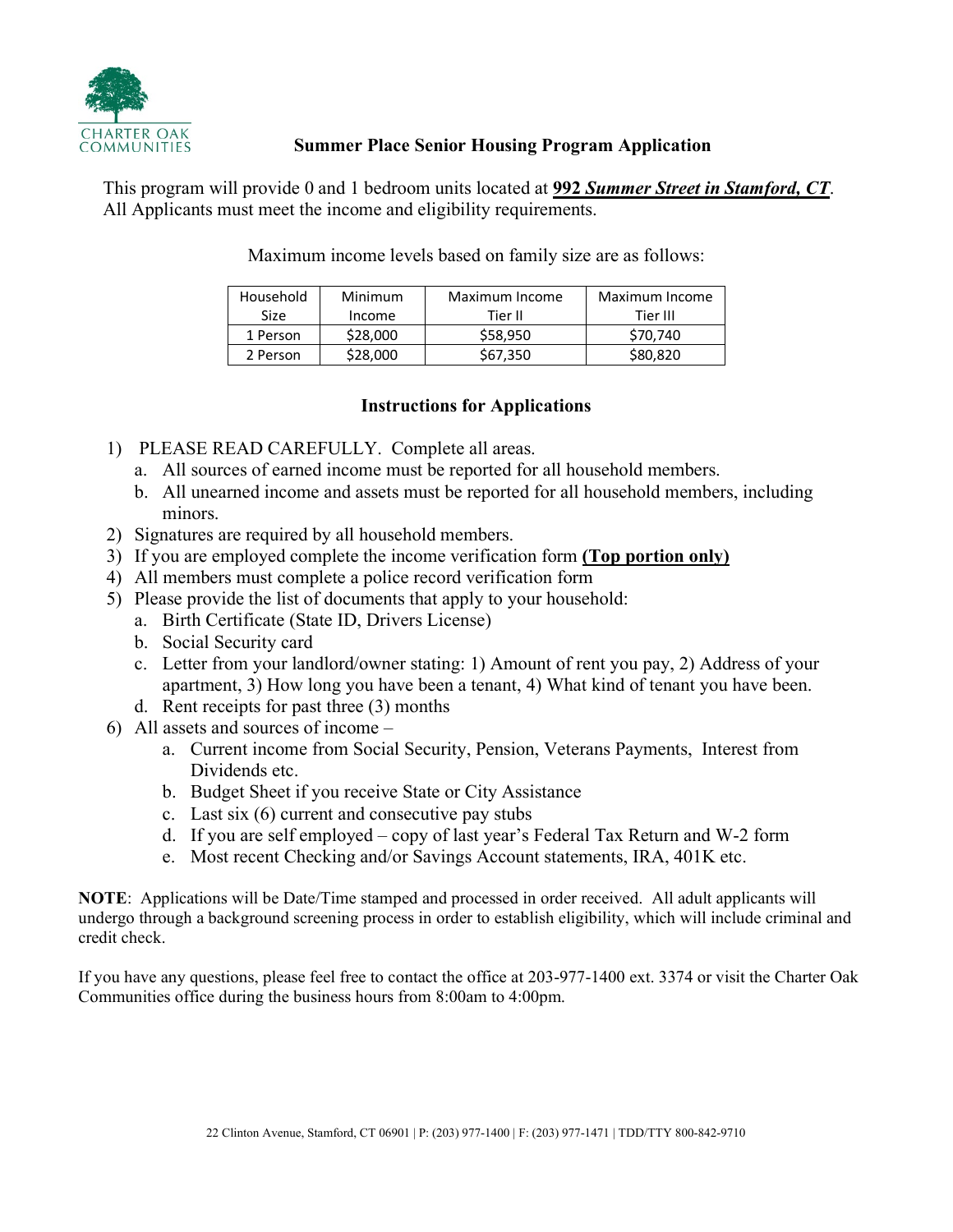# **Charter Oak Communities**

THE FOLLOWING INFORMATION IS REQUIRED FOR STATISTICAL PURPOSES SO THAT THE DEPARTMENT OF HOUSING AND URBAN DEVELOPMENT MAY DETERMINE THE DEGREE TO WHICH ITS PROGRAMS ARE UTILIZED BY MINORITY FAMILIES. RACIAL GROUP IDENTIFICATION (Used for statistical purposes only).

**ETHNICITY**: \_\_\_\_\_\_\_\_ HISPANIC

\_\_\_\_\_\_\_\_ NON-HISPANIC

RACE: WHITE

\_\_\_\_\_\_\_\_ BLACK

\_\_\_\_\_\_\_\_ AMERICAN INDIAN

\_\_\_\_\_\_\_\_ HISPANIC

\_\_\_\_\_\_\_\_ ASIAN/ PACIFIC ISLANDER

\_\_\_\_\_\_\_\_ OTHER

\_\_\_\_\_\_\_\_\_\_\_\_\_\_\_\_\_\_\_\_\_\_\_\_\_\_\_\_\_\_\_\_\_\_\_ \_\_\_\_\_\_\_\_\_\_\_\_\_\_\_\_

SIGNATURE DATE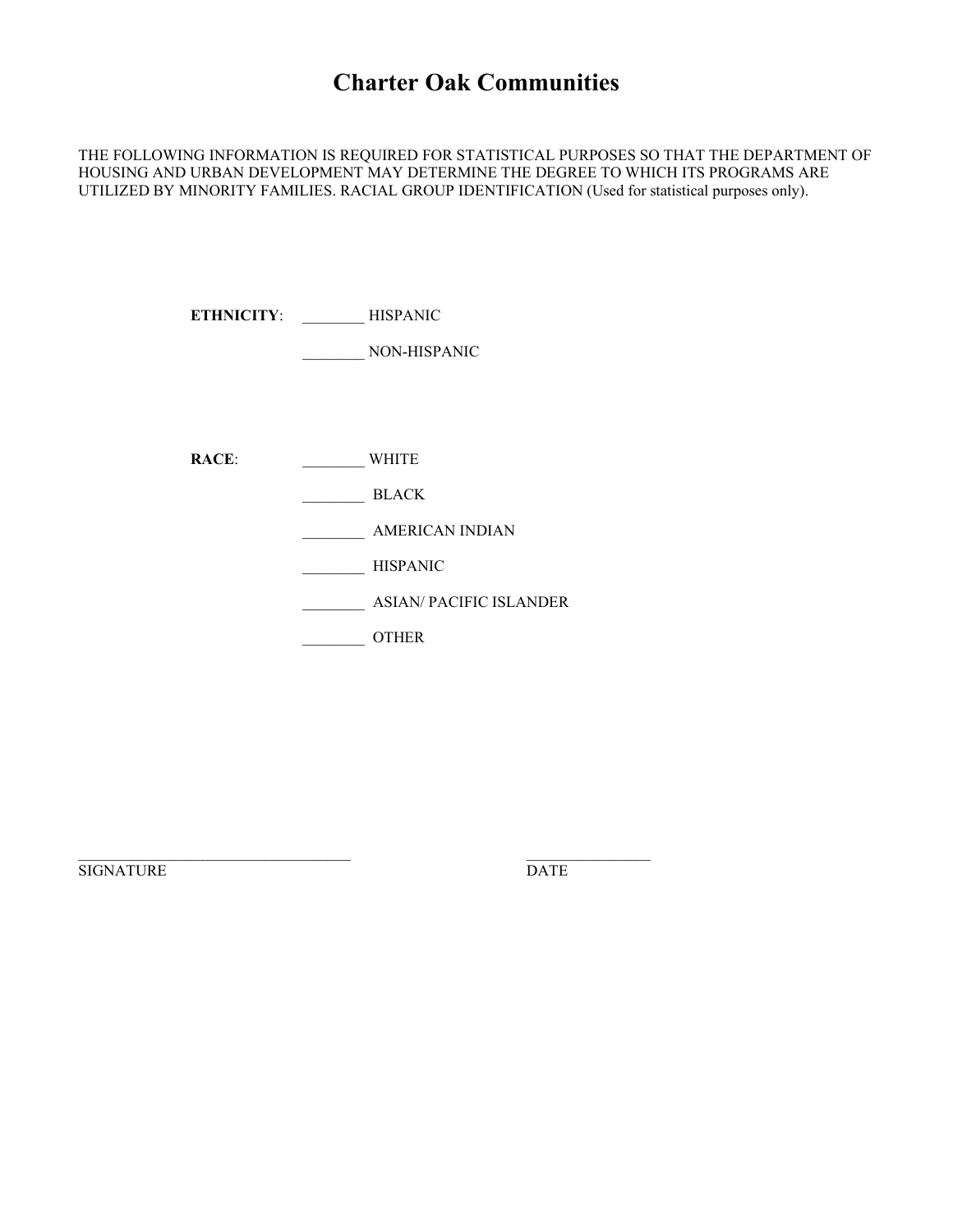#### **CHARTER OAK COMMUNITIES 22 CLINTON AVENUE STAMFORD, CT 06901 (203)977-1400**

**SUMMER PLACE 992 Summer Place. Stamford, CT 06905 (0 & 1 Bedrooms)**

## **(PRINT CLEARLY)**

| NAME:              |         |                        |      |
|--------------------|---------|------------------------|------|
| (LAST)             | (FIRST) | (MIDDLE)               |      |
|                    |         |                        |      |
| ADDRESS:           |         | PHONE: (               |      |
|                    |         |                        |      |
| CITY:              |         | STATE:                 | ZIP: |
|                    |         |                        |      |
| SOCIAL SECURITY #: |         | <b>E-MAIL ADDRESS:</b> |      |

# (PLEASE **LIST HEAD OF HOUSEHOLD FIRST** AND THEN ALL FAMILY MEMBERS WHO WILL BE LIVING IN THE UNIT)

| <b>NAMES OF FAMILY</b><br><b>MEMBERS</b> | <b>RELATIONSHIP</b>      | <b>DATE OF</b><br><b>BIRTH</b> | <b>SEX</b> | <b>SOCIAL SECURITY #</b> |
|------------------------------------------|--------------------------|--------------------------------|------------|--------------------------|
|                                          | <b>HEAD OF HOUSEHOLD</b> |                                |            |                          |
|                                          |                          |                                |            |                          |
|                                          |                          |                                |            |                          |
|                                          |                          |                                |            |                          |
|                                          |                          |                                |            |                          |
|                                          |                          |                                |            |                          |

#### **FAMILY INCOME**

PLEASE **LIST NAMES OF ALL FAMILY MEMBERS WHO RECEIVE INCOME,** WHAT TYPE OF INCOME IT IS, SUCH AS WAGES, WELFARE, SOCIAL SECURITY, SSI, CHILD SUPPORT, UNEMPLOYMENT, ETC., AND THE AMOUNT. **INCOME**

| <b>INCOME</b>                  |                        |                                  |  |  |  |
|--------------------------------|------------------------|----------------------------------|--|--|--|
| <b>NAMES OF FAMILY MEMBERS</b> | <b>INCOME RECEIVED</b> | <b>AMOUNT OF INCOME: (HOURLY</b> |  |  |  |
|                                | <b>FROM:</b>           | WEEKLY, MONTHLY, ANNUALLY)       |  |  |  |
|                                | (WAGES, WEFARE, ETC.)  |                                  |  |  |  |
|                                |                        |                                  |  |  |  |
|                                |                        |                                  |  |  |  |
|                                |                        |                                  |  |  |  |
|                                |                        |                                  |  |  |  |
|                                |                        |                                  |  |  |  |
|                                |                        |                                  |  |  |  |
|                                |                        |                                  |  |  |  |

## **DESCRIPTION OF ASSETS**

|                         | <b>NAMES OF FAMILY MEMBERS</b> | <b>AMOUNT</b> |
|-------------------------|--------------------------------|---------------|
| <b>SAVINGS ACCOUNT</b>  |                                |               |
| <b>STOCKS AND BONDS</b> |                                |               |
| <b>REAL ESTATE</b>      |                                |               |
| <b>OTHER</b>            |                                |               |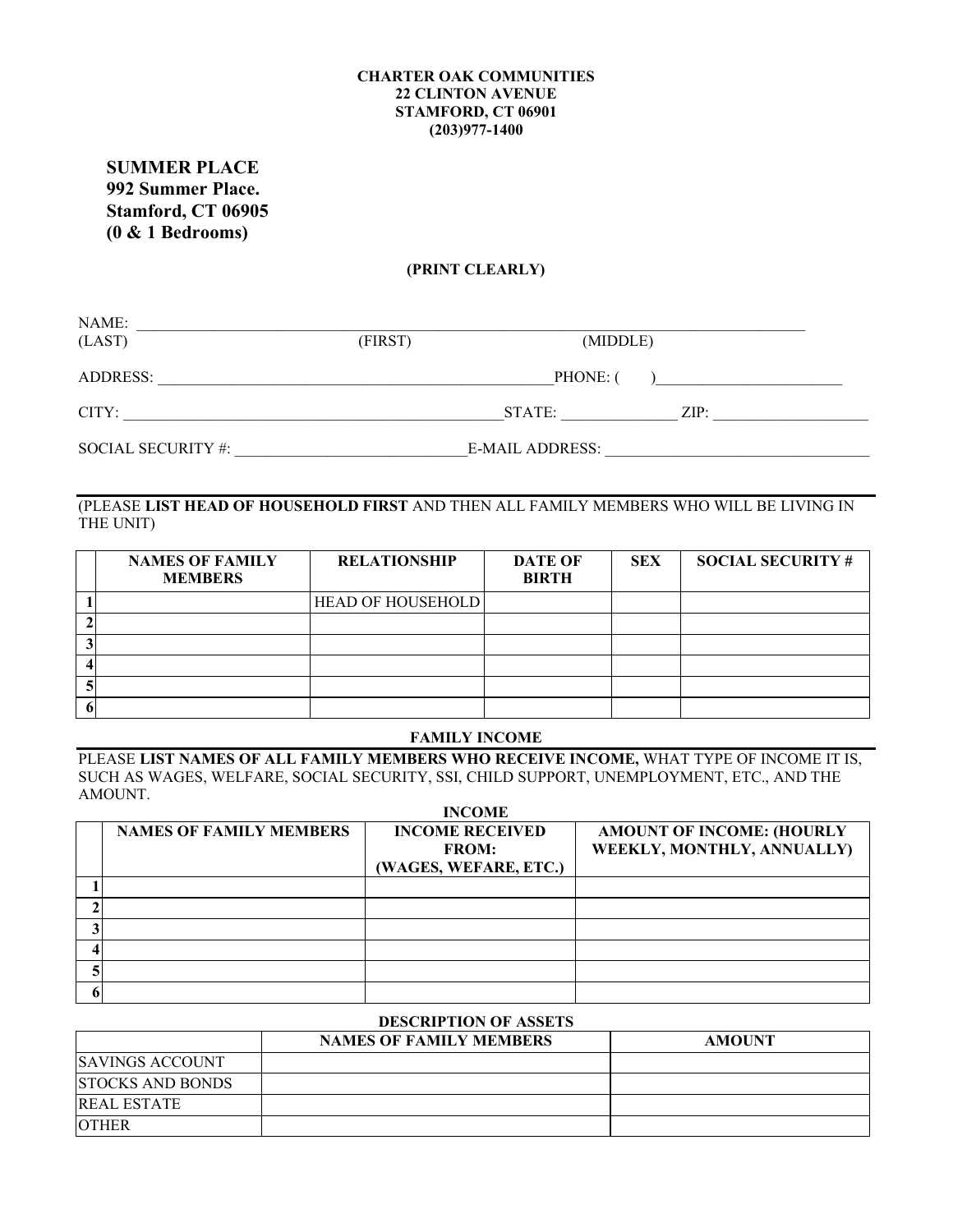| IN CASE OF EMERGENCY NOTIFY: $\overline{\phantom{a}}$                                                |                                |  |
|------------------------------------------------------------------------------------------------------|--------------------------------|--|
|                                                                                                      |                                |  |
| RELATIONSHIP: PHONE #:                                                                               |                                |  |
| ARE YOU CURRENTLY LIVING IN CHARTER OAK COMMUNITIES DEVELOPMENT? YES NO                              |                                |  |
| HAVE YOU LIVED IN CHARTER OAK COMMUNITIES BEFORE: YES __________ NO __________                       |                                |  |
|                                                                                                      |                                |  |
|                                                                                                      |                                |  |
| HAVE YOU OR ANY MEMBER OF YOUR HOUSEHOLD EVER BEEN ARRESTED OR CONVICTED OF A CRIME?                 |                                |  |
|                                                                                                      |                                |  |
|                                                                                                      |                                |  |
| I HEREBY DECLARE THAT ALL INFORMATION LISTED ABOVE IS ACCURATE TO THE BEST OF MY<br><b>KNOWLEDGE</b> |                                |  |
|                                                                                                      |                                |  |
| <b>DATE</b>                                                                                          | SIGNATURE OF HEAD OF HOUSEHOLD |  |
|                                                                                                      |                                |  |

 $\mathcal{L}_\mathcal{L} = \{ \mathcal{L}_\mathcal{L} = \{ \mathcal{L}_\mathcal{L} = \{ \mathcal{L}_\mathcal{L} = \{ \mathcal{L}_\mathcal{L} = \{ \mathcal{L}_\mathcal{L} = \{ \mathcal{L}_\mathcal{L} = \{ \mathcal{L}_\mathcal{L} = \{ \mathcal{L}_\mathcal{L} = \{ \mathcal{L}_\mathcal{L} = \{ \mathcal{L}_\mathcal{L} = \{ \mathcal{L}_\mathcal{L} = \{ \mathcal{L}_\mathcal{L} = \{ \mathcal{L}_\mathcal{L} = \{ \mathcal{L}_\mathcal{$ DATE SIGNATURE OF CO-HEAD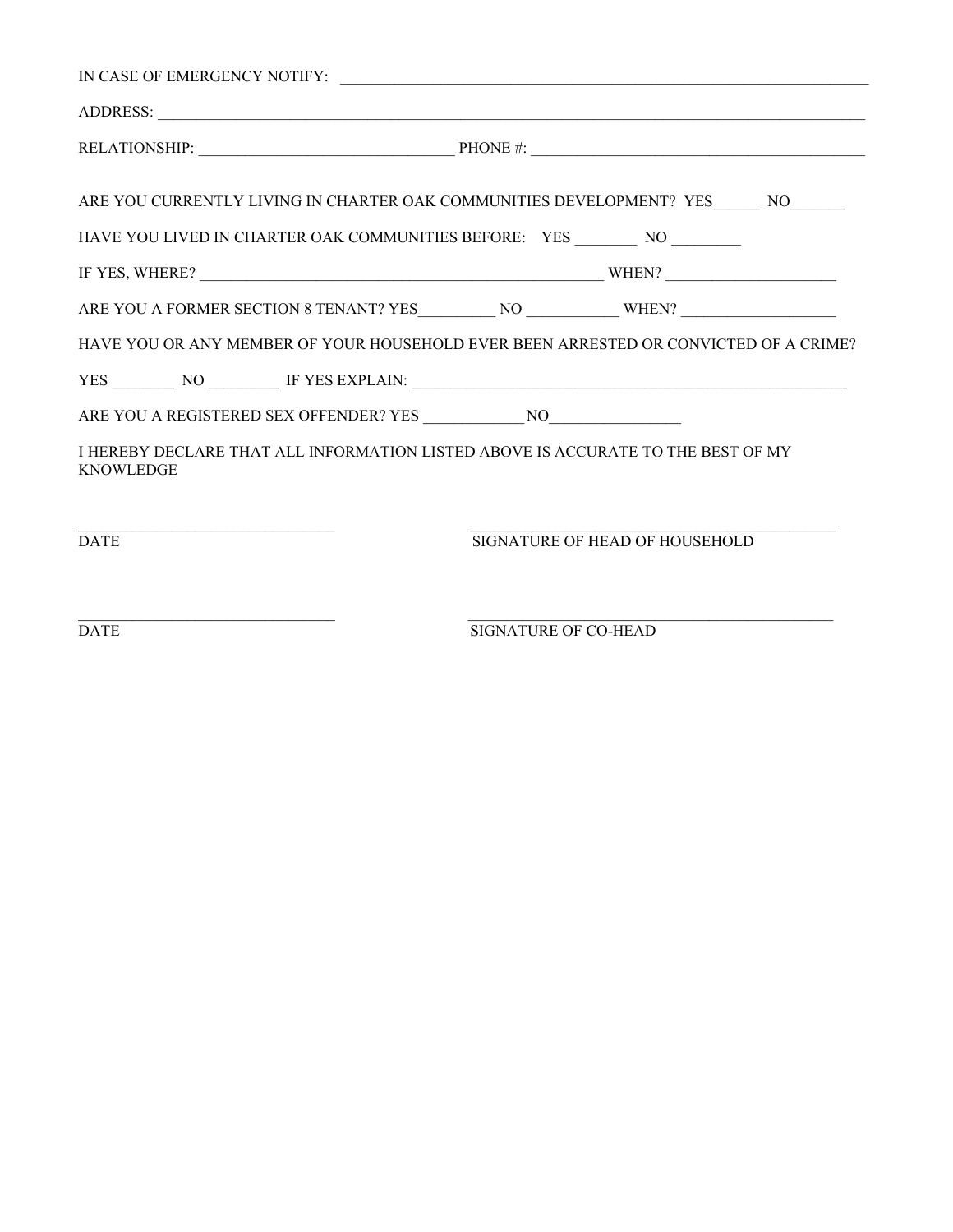#### **DEAR APPLICANT:**

PLEASE INDICATE WHETHER OR NOT YOU OR ANY MEMBER OF YOUR FAMILY IS HANDICAPPED OR DISABLED REQUIRING ANY SPECIAL ACCOMMODATIONS.

PLEASE READ DEFINITIONS BELOW:

|--|--|



IF YOU HAVE CHECKED YES, PLEASE DESCRIBE BELOW WHAT TYPE OF SPECIAL ACCOMMODATIONS, IF ANY, ARE REQUIRED.

\_\_\_\_\_\_\_\_\_\_\_\_\_\_\_\_\_\_\_\_\_\_\_\_\_\_\_\_\_\_\_\_\_\_\_\_\_\_\_\_\_\_\_\_\_\_\_\_\_\_\_\_\_\_\_\_\_\_\_\_\_\_\_\_\_\_\_\_\_\_\_\_\_\_\_\_\_\_

### **DEFENITIONS**

\_\_\_\_\_\_\_\_\_\_\_\_\_\_\_\_\_\_\_\_\_\_\_\_\_\_\_\_\_\_\_\_\_\_\_\_\_\_\_\_\_\_\_\_\_\_\_\_\_\_\_\_\_\_\_\_\_\_\_\_\_\_\_\_\_\_\_\_\_\_\_\_\_\_\_\_\_\_\_\_\_\_\_\_\_\_\_\_\_\_\_\_\_\_\_\_\_\_\_\_\_\_

**"HANDICAPPED" (DISABLED)** MEANS ANY PERSON WHO HAS A PHYSICAL OR MENTAL IMPAIRMENT THAT SUBSTANTIALLY LIMITS ONE OR MORE MAJOR LIFE ACTIVITIES; HAS A RECORD OF SUCH IMPAIRMENT; OR IS REGARDED AS HAVING SUCH IMPAIRMENT.

#### **"PHYSICAL OR MENTAL IMPAIRMENT"** INCLUDES:

\_\_\_\_\_\_\_\_\_\_\_\_\_\_\_\_\_\_\_\_\_\_\_\_\_\_\_\_\_\_\_\_\_\_\_\_\_\_\_\_\_\_\_\_\_\_\_\_\_\_\_\_\_\_

ANY PHYSIOLOGICAL DISORDER OR CONDITION, COSMETIC DISFIGUREMENT, OR ANATOMICAL LOSS AFFECTING ONE OR MORE OF THE FOLLOWING BODY SYSTEMS.

> NEUROLOGICAL; MUSCULOSKELETAL; SPECIAL SENSE ORGANS; RESPIRATORY, INCLUDING SPEECH ORGANS; CARDIOVASCULAR, REPRODUCTIVE; DIGESTIVE; GENITOR-URINARY; HEMIC AND LYMPHATIC; SKIN, AND ENDOCRINE; OR

ANY MENTAL OR PSYCHOLOGICAL DISORDER, SUCH AS MENTAL RETARDATION, ORGANIC BRAIN SYNDROME, EMOTIONAL OR MENTAL ILLNESS, AND SPECIFIC LEARNING DISABILITIES. THE TERM "PHYSICAL OR MENTAL IMPAIRMENT" INCLUDES, BUT IS NOT LIMITED TO, SUCH DISEASES AND CONDITIONS AS ORTHOPEDIC, VISUAL, SPEECH AND HEARING IMPAIRMENTS, CEREBRAL PALSY, AUTISM, EPILEPSY, MUSCULAR DYSTROPHY, MULTIPLE SCLEROSIS, CANCER, HEART DISEASE, DIABETES, MENTAL RETARDATION, EMOTIONAL ILLNESS, DRUG ADDITION AND ALCOHOLISM.

**"MAYOR LIFE ACTIVITIES"** MEANS FUNCTIONS SUCH AS CARING FOR ONE'S SELF, PERFORMING MANUAL TASKS, WALKING, SEEING, HEARING, SPEAKING, BREATHING, LEARNING AND WORKING.

**"HAS A RECORD OF SUCH IMPAIRMENT"** MEANS HAS A HISTORY OF, OR HAS BEEN MISCLASSIFIED AS HAVING A MENTAL OR PHYSICAL IMPAIRMENT THAT SUBSTANTIALLY LIMITS ONE OR MORE MAJOR LIFE **ACTIVITIES** 

SIGNATURE:

DATE: \_\_\_\_\_\_\_\_\_\_\_\_\_\_\_\_\_\_\_\_\_\_\_\_\_\_\_\_\_\_\_\_\_\_\_\_\_\_\_\_\_\_\_\_\_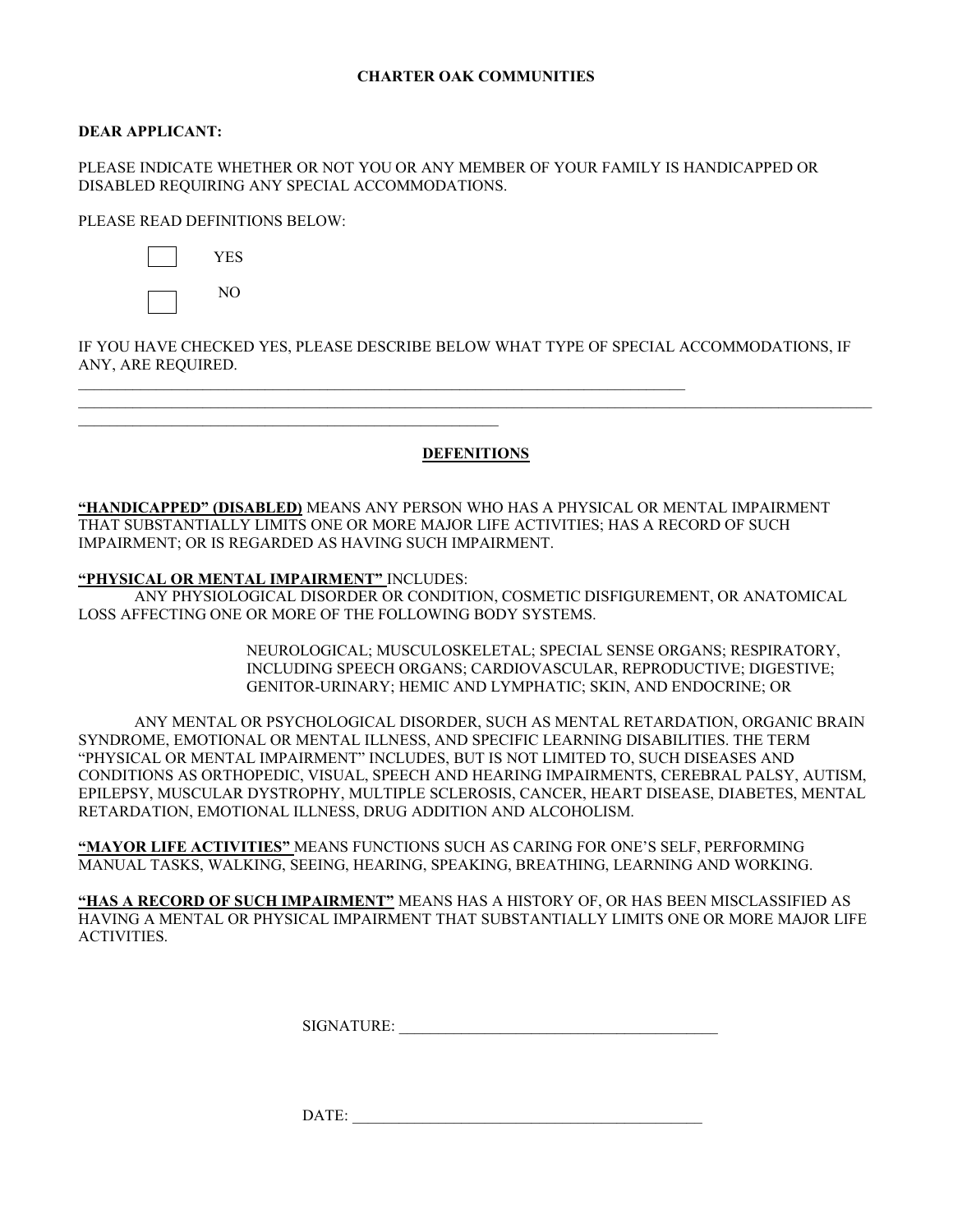#### **CHARTER OAK COMMUNITIES**

#### **CERTIFICATION OF PREFERENCE**

I/WE (PRINT CLEARLY) (THE SINGULAR SHALL INCLUDE THE PLURAL) CERTIFY THAT I/WE QUALIFY FOR A PREFERENCE BECAUSE:

#### (PLEASE CHECK APPROPRIATE PREFERENCE)

- [ ] (P-1) FAMILY THAT HAS BEEN TERMINATED FROM CHARTER OAK COMMUNITIES HOUSING CHOICE VOUCHER PROGRAM DUE TO INSUFFIENCT PROGRAM FUNDING.
- [ ] (P-2) FAMILY THAT HAS BEEN DISPLACED OR SCHEDULED FOR DISPLACEMENT DUE TO CHARTER OAK COMMUNITIES' REDEVELOPMENT EFFORTS.
- [ ] (P-3) VICTIMS OF DOMESTIC VIOLENCE AND FAMILIES WHO MUST VACATE THEIR CURRENT UNIT BECAUSE A COURT OR LAW ENFORCEMENT AGENCY HAS DETERMINED A NEED FOR RELOCATION IS REQUIRED AS A MATTER OF PUBLIC SAFETY (INCLUDES VICTIMS OF HATE CRIMES AND HOUSEHOLDS THAT ARE PART OF A WITNESS PROTECTION PROGRAM).
- [ ] (P-4) FAMILIES DISPLACED DUE TO OTHER STATE/LOCAL GOVERNMENTAL ACTION FOR REASONS BEYOND RESIDENT CONTROL AND/OR DECLARED NATURAL DISASTERS.
- [ ] (P-5) THE PHA WILL OFFER A CHRONIC HOMELESSNESS PREFERENCE TO ANY FAMILY THAT MEETS THE HUD DEFINITION OF CHRONIC HOMELESSNESS. THE FAMILY MUST BE REFERRED TO COC BY A HOMELESS SERVICE PROVIDER THROUGH THE COORDINATED ACCESS NETWORK "CAN" BASED ON THEIR VULNERABILITY. REFERRING AGENCIES MUST HAVE AN EXECUTED MEMORANDUM OF UNDERSTANDING WITH COC IN COORDINATION WITH THE STAMFORD HOUSING FIRST COLLABORATIVE, OUTLINING THE PROVIDER'S RESPONSIBILITY TO PROVIDE SERVICES FOR THE REFERRED HOUSEHOLD.

THE REFERRAL MUST INCLUDE A COMMITMENT BY THE HOMELESS SERVICE PROVIDER TO PROVIDE HOUSING SEARCH ASSISTANCE AND SUPPORTIVE SERVICES TO HELP THE HOUSEHOLD TRANSITION FROM HOMELESSNESS TO PERMANENT HOUSING, INCLUDING COMPLYING WITH THE HOUSING CHOICE VOUCHER PROGRAM RULES.

ONE OF EVERY FIVE VOUCHERS ISSUED FROM THE WAITING LIST WILL BE MADE AVAILABLE TO A CHRONICALLY HOMELESS APPLICANT.

HAVING READ THE ABOVE, I/WE HEREBY CERTIFY THAT I/WE **DO** QUALIFY FOR A PREFERENCE FOR (A) PREFERENCE REASON(S) INDICATED ABOVE. I UNDERSTAND THAT I MUST PROVIDE SUPPORTING DOCUMENTATION TO VERIFY MY PREFERENCE CLAIM.

DATE: \_\_\_\_\_\_\_\_\_\_\_\_\_\_\_\_\_\_\_\_\_\_\_\_ SIGNATURE: \_\_\_\_\_\_\_\_\_\_\_\_\_\_\_\_\_\_\_\_\_\_\_\_\_\_\_\_

SIGNATURE:

HAVING READ THE ABOVE, I/WE HEREBY CERTIFY THAT I/WE **DO NOT** QUALIFY FOR ANY PREFERENCE.

DATE: SIGNATURE:

| SIGNATURE: |  |
|------------|--|
|            |  |

**EXPLANATION:**

SIGNATURE:

1. An applicant is or will be involuntarily displaced if the applicant has vacated or will have to vacate his or her housing unit as a result of one or more of the following.

b) You are a resident of a unit condemned by the Stamford Health Department.

a) You are a victim of a natural disaster as a Stamford resident or